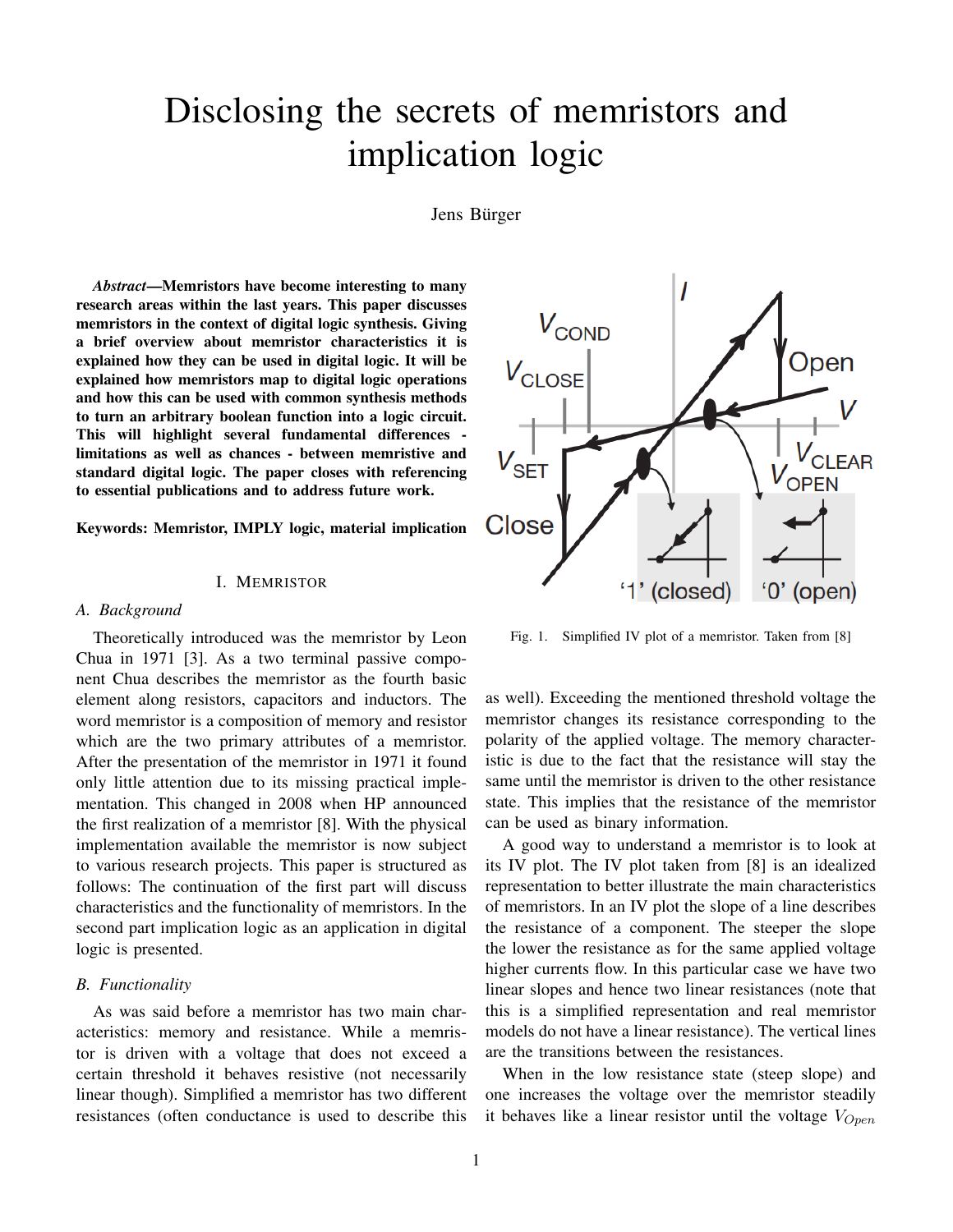| $V_{Open}$        | Voltage at which the memristor changes       |
|-------------------|----------------------------------------------|
|                   | from low to high resistance                  |
| $V_{Close}$       | Voltage at which the memristor changes       |
|                   | from high to low resistance                  |
| $V_{Clear}$       | Application specific voltage to securely     |
|                   | switch resistance state from low to high     |
| $V_{Set}$         | Application specific voltage to securely     |
|                   | switch resistance state from high to low     |
| $V_{Cond}$        | Voltage level necessary when performing      |
|                   | digital operations with two memristors       |
| closed            | Memristor is in the low resistance state.    |
|                   | This is considered as logic '1'              |
| open              | Memristor is in the high resistance state.   |
|                   | This is considered as logic '0'              |
| Input memristor   | A memristor that holds an input signal       |
|                   | and is not changed as a result of the        |
|                   | computation                                  |
| Working memristor | A memristor that holds either the FALSE      |
|                   | value '0', an input value or the result of a |
|                   | computation.                                 |
|                   |                                              |

TABLE I MEMRISTOR NAMING CONVENTIONS

is exceeded. In this moment the resistance switches from low to high. A further increase of the voltage does not have any effect. To set the memristor back to low resistance one has to apply a negative voltage greater than  $V_{Close}$ . Remember that the resistance of the memristor is a non-volatile state as long as one is within  $V_{Open}$  and  $V_{Close}$ . This means that the resistance stays the same even though the memristor is taken off from power. When applying voltage again it will show the same resistance as before. With regard to digital logic this can be mapped to logic '0' and logic '1'.

Table I introduces some naming conventions relevant to memristors and its application in digital logic.

#### II. IMPLICATION LOGIC

#### *A. Background*

Boolean algebra describes logic operators that based on input values '0' and '1' compute an output value. Among others, commonly known operators are AND, OR and NOT. A logic operator not so well known is material implication. The notation of material implication is  $p \rightarrow q$  (spoken: p implies q) and its truth table is given in figure 2. Putting the truth table into words, if p is true than the output is equal to q. If p is not true than the output is true.

The relevance of material implication in a context of memristors was shown in [8] and will be explained in

| р |  |                         |
|---|--|-------------------------|
|   |  |                         |
|   |  |                         |
|   |  |                         |
|   |  |                         |
|   |  | Fig. 3. Symbol of IMPLY |

Fig. 2. IMPLY truth table

gate

q'



Fig. 4. IMPLY build with two memristors and one resistor and its corresponding logic symbol. Taken from [8]

detail here as well. It was proven that material implication can be done with only 2 memristors and a single resistor. This is a highly area efficient implementation of a logic gate and hence is the motivation for exploring memristors within digital logic applications. The next paragraphs will introduce material implication based on memristors - called implication logic. When talking about gates itself the expression IMPLY gate will be used.

#### *B. IMPLY gate*

As was mentioned before the implementation of an IMPLY gate based on memristors can be done with as little as two memristors and one resistor as shown in figure 4. In this illustration the memristors are drawn as simple switches - either open or closed. This is due to the fact that in digital logic memristors are considered as two-state elements. The non-linear analog behavior between  $V_{Open}$  and  $V_{Close}$  is not relevant for the computation itself.

Discussing the functional principal of an IMPLY gate the terms defined in table I will be relevant. As can be seen in figure 4 two memristors suffice to compute the implication operation. A working memristor was defined as holding an input signal and being able to change its state and keeping the value. In this case memristor Q is a working memristor, whereas P is an input memristor. Before an IMPLY operation the memristors have to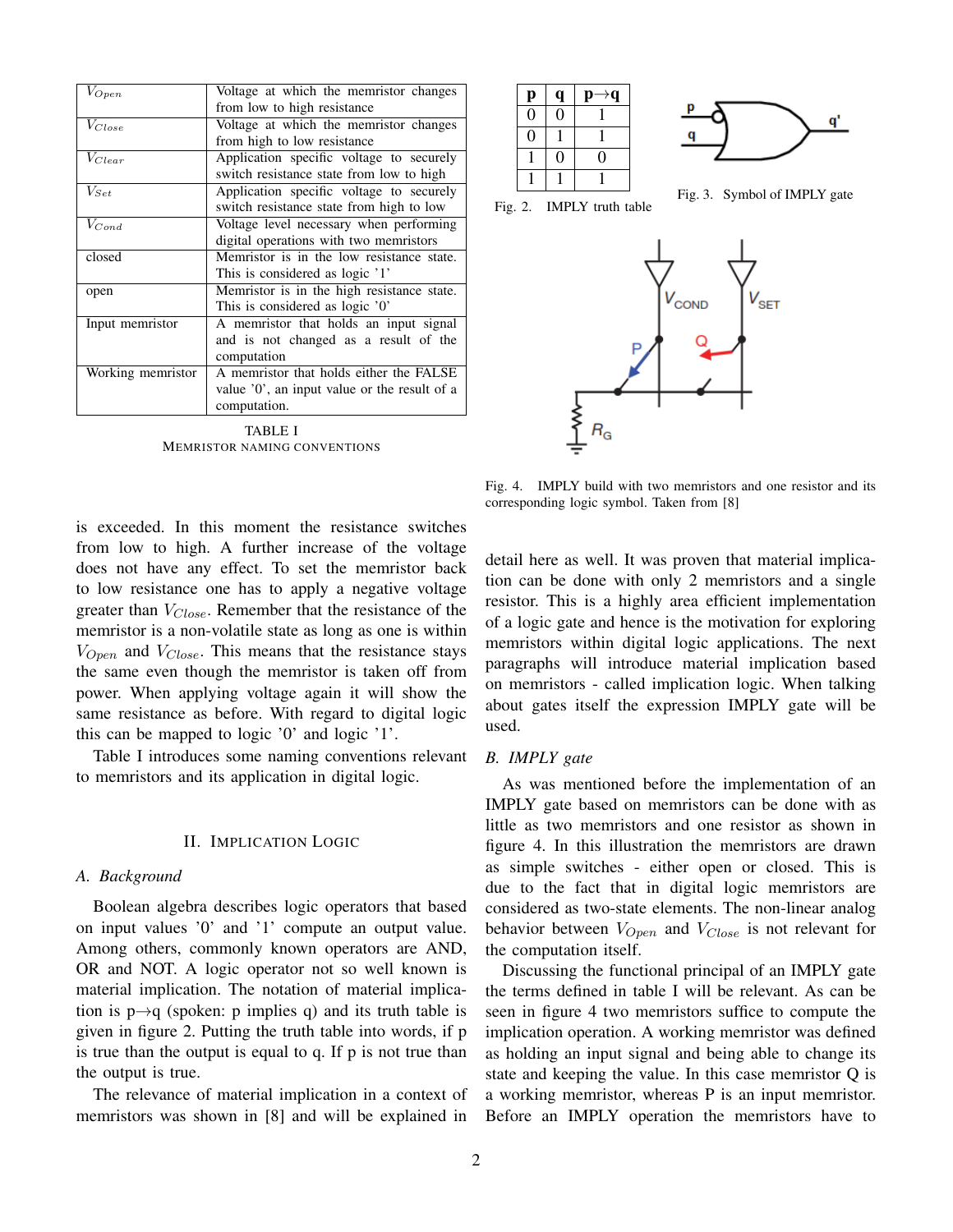

Fig. 5. Simplified IMPLY gate illustrating conditions for the workmemristor to switch to '1' or stay in '0' state. (a) voltage drop over q is  $V_{Set}$ - $V_{Cond}$  and hence not enough to change state of q; (b) As p is open the voltage drop over q is almost  $V_{Set}$  and hence switches q to logic '1'

be set to the corresponding input values. Once both memristors are set to either '0' or '1' the computation can be performed. This is done by applying the voltage  $V_{Cond}$  to memristor P and  $V_{Set}$  to memristor Q. Looking back at figure 1 one can see that the magnitude of  $V_{Cond}$  is not sufficient to switch the memristor to another logic state. Applied to memristor P this insures that the input memristor will not change its state.  $V_{Set}$  applied to Q does have the magnitude to change the state of the memristor. But as both memristors form a voltage divider with Rg, the voltage drop over input memristor P is determining whether Q is switching or not. An illustration of that is given in figure 5.

A fact that is barely mentioned in other papers, but crucial for the understanding concerns the voltage applied to Q. As was mentioned  $V_{Set}$  and only  $V_{Set}$  is applied to Q as a working memristor. This implies that only the transition from '0' to '1' can be performed, not the transition from '1' to '0' as this would require  $V_{clear}$ . Having a look at the truth table of the IMPLY operation it becomes clear that this is sufficient. If  $Q = '0'$  it might change to '1', but with  $Q = '1'$  the result will be '1' as well.

#### III. BUILDING NAND WITH IMPLY

While the first two sections gave an introduction to memristors and IMPLY logic it will now be discussed why this is relevant for digital logic design. IMPLY together with FALSE (setting a signal to '0') is a complete set of operators. This means that any arbitrary logic function can be realized using these two operations.



Fig. 7. NAND memristor implementation (from [8])

Nowadays the most common gate in digital design and synthesis is NAND. This section will show how NAND is computed with IMPLY and give some more insights to memristive computing.

The memristive NAND operation was first shown in [8]. The logic representation of NAND build by IMPLY is shown in figure 6. This shows that a NAND can be replaced with two IMPLY gates. Out of the two memristors necessary for an IMPLY operation the noninverted input of an IMPLY gate is computed with the working memristors. This memristor will also hold the output value and hence be the input for the next gate. This is important as a single memristor can be used for several subsequent operations. This leads to the conclusion that two IMPLY gates do not map directly to 4 memristors (as one IMPLY requires 2). In the case of the NAND as shown in figure 6 three memristors are required - two input and one working memristor.

The memristor/resistor network of a memristive NAND can be seen in figure 7. Compared to IMPLY it is only extended with one more memristor. The two inputs - p and q - are assigned to the inverted inputs of the gates (note that the inverted inputs always are the input memristors and the non-inverted input is the working memristor). The working memristor s of this implementation is used for computation for both IMPLY gates and stores the overall output result.

Reusing memristors within a logic function implies a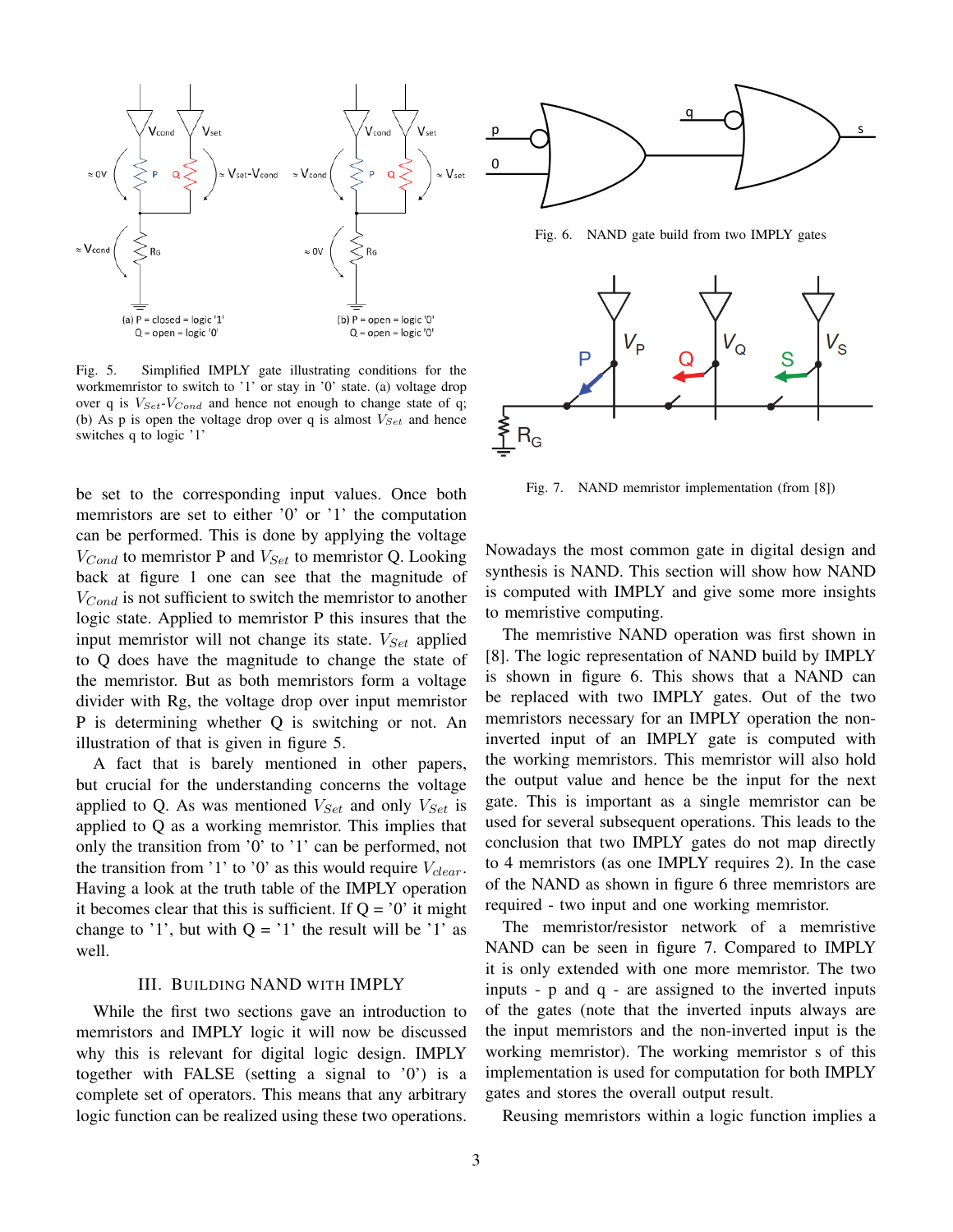| Step 1                                                    |                                   | Step 2        | Step 3                  |     | Steps 1, 2, 3         |     | \bc<br>00 01 11 10<br>a`                      | \bc<br>00 01 11 10<br>$a^{\setminus}$                                                   | \bc<br>00011110<br>a`                         |
|-----------------------------------------------------------|-----------------------------------|---------------|-------------------------|-----|-----------------------|-----|-----------------------------------------------|-----------------------------------------------------------------------------------------|-----------------------------------------------|
|                                                           | $s = 0 \quad s' \leftarrow plMPs$ |               | $s'' \leftarrow qIMPs'$ |     | s"←pNANDq             |     | 0<br>0<br>1<br>$\overline{0}$<br>1<br>1<br>DΟ | 0<br>0<br>0<br>1<br>$\mathbf 0$<br>$\mathbf{1}$<br>$\Omega$<br>$\overline{\phantom{a}}$ | $\Omega$<br>0<br>0<br>$\mathbf{0}$<br>1       |
| S                                                         | S<br>р                            | $\mathbf{S}'$ | $\mathcal{S}'$<br>q     | s'' | р<br>q                | s'' | (a)                                           | (b)                                                                                     | $\overline{\phantom{0}}$<br>(c)               |
| $\Omega$                                                  | 0 <sub>0</sub>                    |               | 0                       |     | $\mathbf 0$<br>=<br>0 |     | \bc<br>00 01 11<br>- 10<br>a`                 | $\sqrt{bc}$<br>00<br>01 11<br>-10<br>$a^{\setminus}$                                    | \bc<br>00 01 11<br>10<br>a                    |
| 0                                                         | 0 <sub>0</sub>                    |               |                         |     | 0                     |     | 0                                             | $\Omega$<br>$\Omega$<br>0<br>$\overline{\phantom{a}}$                                   | 0<br>$\mathbf{0}$<br>$\overline{\phantom{a}}$ |
| 0                                                         | 0                                 | 0             | $\mathbf{0}$<br>0       |     | $\mathbf 0$           |     |                                               | $\mathbf 1$<br>$\mathbf{0}$                                                             |                                               |
| 0                                                         | 0                                 | 0             | 0                       | 0   |                       | 0   | (d)                                           | (e)                                                                                     | (f)                                           |
| <b>TABLE II</b><br>NAND SEQUENTIAL TRUTH TABLE (FROM [8]) |                                   |               |                         |     |                       |     | ∖bc<br>00 01 11 10<br>a<br>0                  |                                                                                         |                                               |

 $(f)$ 

sequential operation. The sequence of performing NAND with memristors is shown in table II. In a first step the FALSE operator is applied to s in order to set it to '0'. The next steps is to perform  $p \rightarrow s$  followed by  $q \rightarrow s\prime\prime$ . The need for sequential operation has basically two reasons. The first, as can be seen for the NAND gate, is that the right IMPLY gate can't compute a result without the result from the left gate. This is a classic example. But there is an IMPLY specific reason. As all memristors are connected to the same resistor they all form a single resistive network. Therefore driving additional memristors would affect the voltage levels and the functionality.

# IV. SYNTHESIS FOR N-INPUT BOOLEAN FUNCTIONS

We have seen how IMPLY gates can be used to build a 2-input NAND gate. This allows to build arbitrary circuits based on IMPLY gates. Lehtonen and Laiho proved that an arbitrary n-input boolean function can be computed with only  $n + 2$  memristors [7]. This section will introduce approaches to algorithmically synthesize n-input boolean functions realized with IMPLY gates.

#### *A. Method I - NAND form with positive literals*

This first method follows an easy algorithm to step by step find prime implicants consisting of positive literals only. The algorithm searches all minterms and checks the corresponding literals. Negative literals are discarded, postive ones are kept. The resulting cube (as negative literals might be dropped, the cube is likely to get bigger) will be checked for maxterms. Due to the fact that negative literals will be dropped, often one cannot cover all minterms in a single step. In a second step all min- and maxterms are inverted and the procedure starts over again. Found minterms will be replaced with "don't cares". This will enable for creating larger cubes step by

Fig. 8. (a) Prime term with positive literals (abc), (b) Replace prime term with don't care, (c) Invert, (d) Prime terms with pos. literals  $(ab,ac,bc)$ ,  $(e)$  Replace prime terms with don't cares,  $(f)$  Invert,  $(g)$ Prime terms with pos. literals (a,b,c)



Fig. 9. Logic circuit for parity function. NAND gates will be replaced with the circuit from figure 6. The colors in the circuit correspond to the steps from figure 8 as follows: blue - (a), green - (d), purple -  $(g)$ , red -  $(c,f)$ . The black IMPLY gates represent the NAND form for building IMPLY circuits

step. For illustration purpose this method is applied to the three input parity function. In figure 8 the detailed steps of this method are shown on the corresponding k-maps. Once all minterms are covered, the circuit is drawn (figure 9).

The method is described in algorithm 1. It shows how to search for prime implicants. The algorithm tries to find all minterm and checks the corresponding literals. To give an example - for a minterm  $abc = 001$  the algorithm would discard a and b (as they are negative literals) and keep only c. In the next step it checks the cube c for maxterms. For the minterm  $abc = 111$  the algorithm only checks this one-minterm-sized cube.

This method has created an IMPLY circuit with the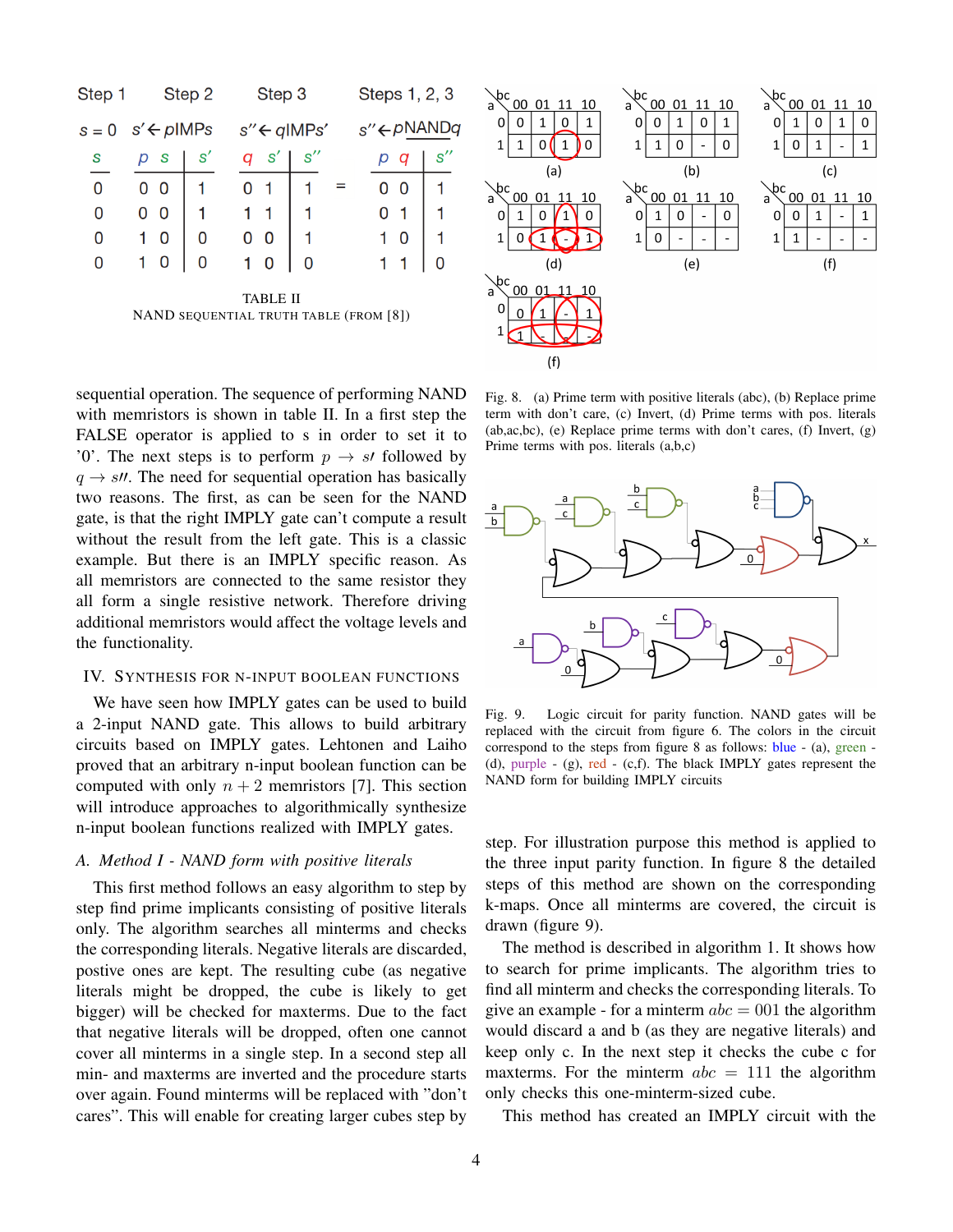| <b>Algorithm 1</b> Find prime implicants with positive literals |
|-----------------------------------------------------------------|
| while Not all minterms covered do                               |
| while Not all minterms checked do                               |
| Select minterm                                                  |
| Keep positive literals only                                     |
| if Cube includes no maxterm then                                |
| Save prime implicant                                            |
| end if                                                          |
| end while                                                       |
| Replace covered minterms with don't cares                       |
| Invert minterms and maxterms                                    |
| end while                                                       |



Fig. 10. This circuit shows the function  $a\bar{b} + bc$ . The colored lines represent the required working memristors.

depth of 2 (maximum of 2 working memristors required at a time). The advantages of this approach is the minimum number of working memristors as well as its SOP based approach. This process could be easily integrated in existing synthesis tools.

# *B. Method-II - including negative literals*

As was described, the first method did only allow positive literals. The reason for that is to obtain the minimal number of working memristors. If one can allow for one additional working memristor prime implicants that include negative literals can be used as well. The additional memristor accounts for the negative literals that need to pass an inverter. The inverter combined with a NAND gate requires 2 working memristors for computation. The third working memristor is used to store intermediate results from other NAND gates. Figure 10 illustrates this for better understanding. As always, first the result of the lower branch of the right most IMPLY gate is computed. This result is stored in one working memristor (red line). After this b is inverted with an IMPLY and the result is stored in the second working memristor (blue line). In order to invert signal a as well one more working memristor is required (green line).

For the example of the parity function using negative literals does result in four prime implicants connected, like in Method-I, in a NAND form. Each implicant is a three input NAND gate with positive or negative inputs that would be replaced with IMPLY gates as well. In the case of the parity function it does not yield better performance (using less computaional steps). Compared to the first method with 21 steps this method requires 22 steps for the complete computation. The reason for that is the relative high number of negative literals within the prime implicants. Whereas Method-I does the inversion on a multi-input NAND, Method-II does it on each



Fig. 11. Three input parity IMPLY circuit when allowing for negative literals. Note that the NAND gates need to be replaced with the corresponding IMPLY gates. Each positive input signal to a NAND gate will require a single step to compute. A negative input signal will require two steps.

negative literal. Using negative literals might result in better performance if the number of negative literals is relatively low compared to the overall number of literals. If either the one or the other method can create a better solution is function specific and can't be generalized.

# *C. Method-III ON/OFF list*

Another method to minimize boolean expressions algorithmically is the ON/OFF list. This method compares the literals of the min- and maxterms in order to find prime implicants. This method will be demonstrated on the three input parity function to demonstrate its principle (note: as it is a SOP based method and the parity function can't be really optimized with SOP, it will not result in a better solution than the other two shown above).

For the truth table of the parity function please refer to figure 8. Figure 12 shows the ON/OFF list creation in three steps for when only positive literals are allowed. As already mentioned, this will result in a solution with the minimum number of working memristors. All minterms are written on top of columns, all maxterms at the beginning of the rows. They are then checked against each other. The literals are sorted corresponding to abc.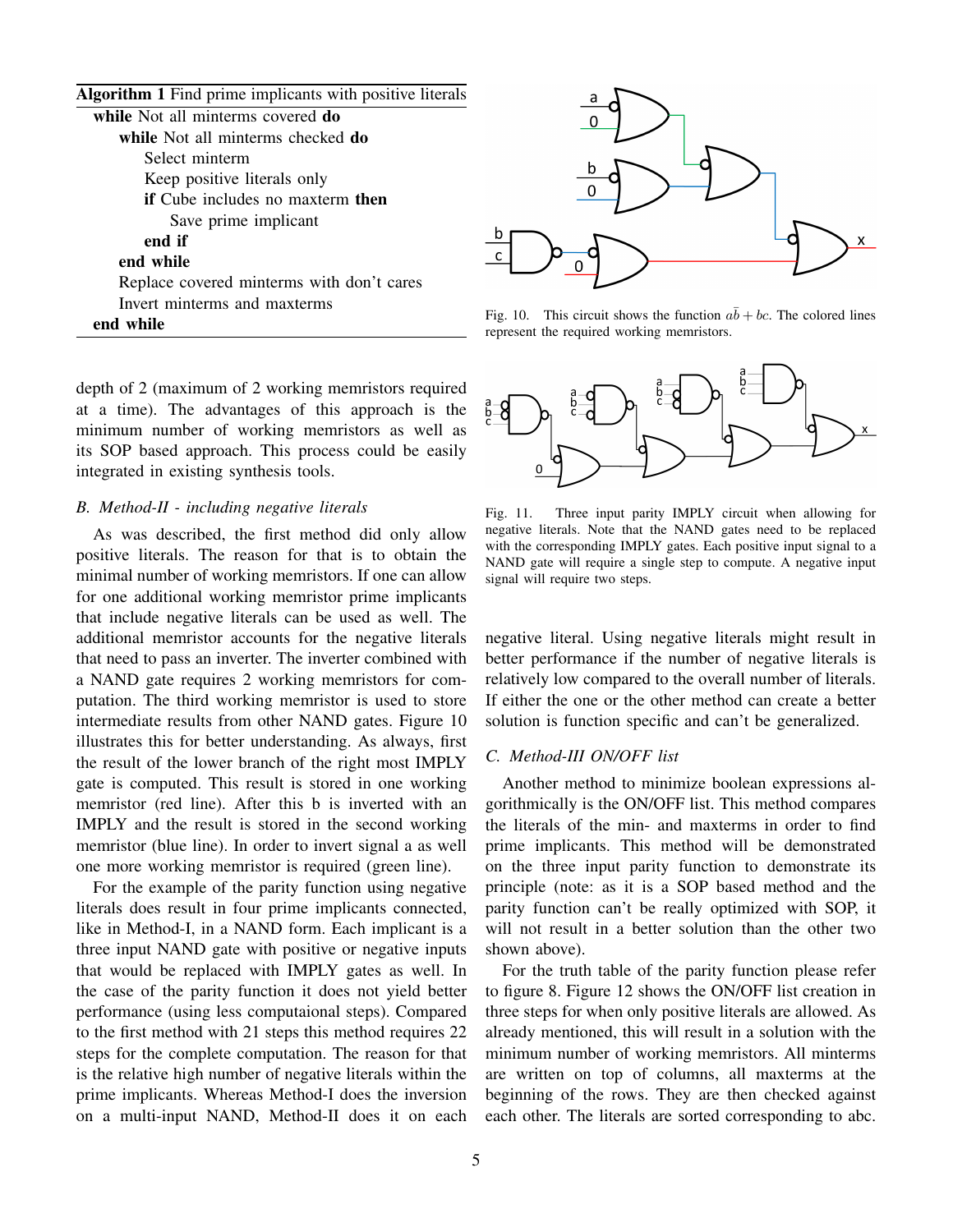|     |     | 001 | 010          | 100     | 111          |                       |
|-----|-----|-----|--------------|---------|--------------|-----------------------|
|     | 000 | c   | b            | a       | $a+b+c$      | $(a+b+c)*a*b*c = abc$ |
| (a) | 011 | X   | X            | X       | a            |                       |
|     | 101 |     |              |         | b            |                       |
|     | 110 |     |              |         | $\mathsf{C}$ |                       |
|     |     |     |              |         |              |                       |
|     |     | 000 | 011          | 101     | 110          |                       |
| (b) | 001 | X   | b            | c       | a+b          | $(b+c)*b*c = bc$      |
|     | 010 |     | $\mathsf{C}$ | $a + c$ | a            | $(a+c)*a*c = ac$      |
|     | 100 |     | b+c          | a       | b            | $(a+b)*a*b = ab$      |
|     |     |     |              |         |              |                       |
|     |     | 001 | 010          | 100     |              |                       |
| (c) | 000 | C   | b            | a       |              | a,b,c                 |

Fig. 12. ON/OFF list for parity function based on positive literals only

|     | 001                                 | 010                               | 100     |              |                       |
|-----|-------------------------------------|-----------------------------------|---------|--------------|-----------------------|
| 000 |                                     | b                                 |         | $a+b+c$      | $(a+b+c)*a*b*c = abc$ |
| 011 |                                     |                                   | $a+b+c$ |              |                       |
| 101 | $\overline{a}$                      | $\overline{a}$ +b+ $\overline{c}$ |         |              | $(a+b+c)*a*b*c = abc$ |
| 110 | $ \overline{a} + \overline{b} + c $ | a                                 | b       | $\mathsf{C}$ | $(a+b+c)*a*b*c = abc$ |

Fig. 13. ON/OFF list for parity function based on positive and negative literals

If the literal in the ON term is equal to the one in the OFF term this literal will be discarded. For a positive literal in the ON term and the corresponding literal in the OFF term being negative the positive literal will be part of the result. Vice versa (positive literal in OFF term and negative in ON term) it would generate a negative literal for the result. As these are not allowed for this example this literal will be dropped. If more than one literal is the result of a comparison they will be written in the OR form. All terms of one column will than be multiplied and the result is an (prime) implicant. If the column contained an x (no valid literal found) than this column didn't generate a prime implicant.

The restriction to only positive literals leads to the three step procedure (steps (a),(b) and (c)). After each step the min- and maxterms are inverted which leads to an additional IMPLY gate as inverter. As already mentioned, this approach created the same result as Method-I (figure 9).

When allowing for an additional work memristor one can use negative literals as well. The ON/OFF list for this is shown in figure 13. It requires only one step, but yields more complex prime implicants. However, this is the exact same solution as found for Method-II.

#### *D. Signal generator for sequential implication logic*

Another aspect relevant to IMPLY logic is the signal generator driving the memristors. As shown in figure 7 all memristors are attached to a driver. These drivers have to be controlled by a signal generator. The signal generator is executing the sequential operations by driving the corresponding memristors with either  $V_{Set}$  or  $V_{Cond}$  depending on the circuitry. Therefore the signal generator can be kept very simple. It only applies stored bit patterns in a certain interval to the output drivers.

Nevertheless a signal generator (even in it's simplest implementation) would not be worth implementing for driving a couple of memristors. The power of this technology has an effect when replicating the boolean function a hundred, a thousand or even more times. These can be driven by the same signal generator as all functions compute the same sequence. Among others, applications like computer vision, data mining or pattern recognition could greatly benefit from such an implementation.

Table III shows the signal generator pattern for the three input parity function based on positive literals. The table shows the required 21 steps and in each step one memristor is driven with  $V_{Set}$  and another with  $V_{Cond}$ . At this point the fundamental difference between standard digital logic and memristive logic becomes clear again. With standard gates the parity function can be computed with three XOR gates within 1 clock cycle. Using memristors it requires much more steps and the clock cycles for memristors will be some order of magnitude higher than for CMOS logic. Again, only a massively parallel implementation of memristors can make up for these differences.

#### *E. Notation for IMPLY logic*

Within this paper the working principle of IMPLY logic has been discussed and several examples have been shown as logic circuits. IMPLY logic differs from others in the sense that an IMPLY gate in the schematic does not map to its exclusive memristors, but rather relies on sequential execution and resource sharing. From this conceptional difference a need for a new notation for IMPLY logic might arise. This notation has to take the shared resources as well as computation time into account. Such a notation should help analyzing IMPLY logic circuits with respect to the sequential operations as well as to the required resources<sup>1</sup>.

<sup>1</sup> For future work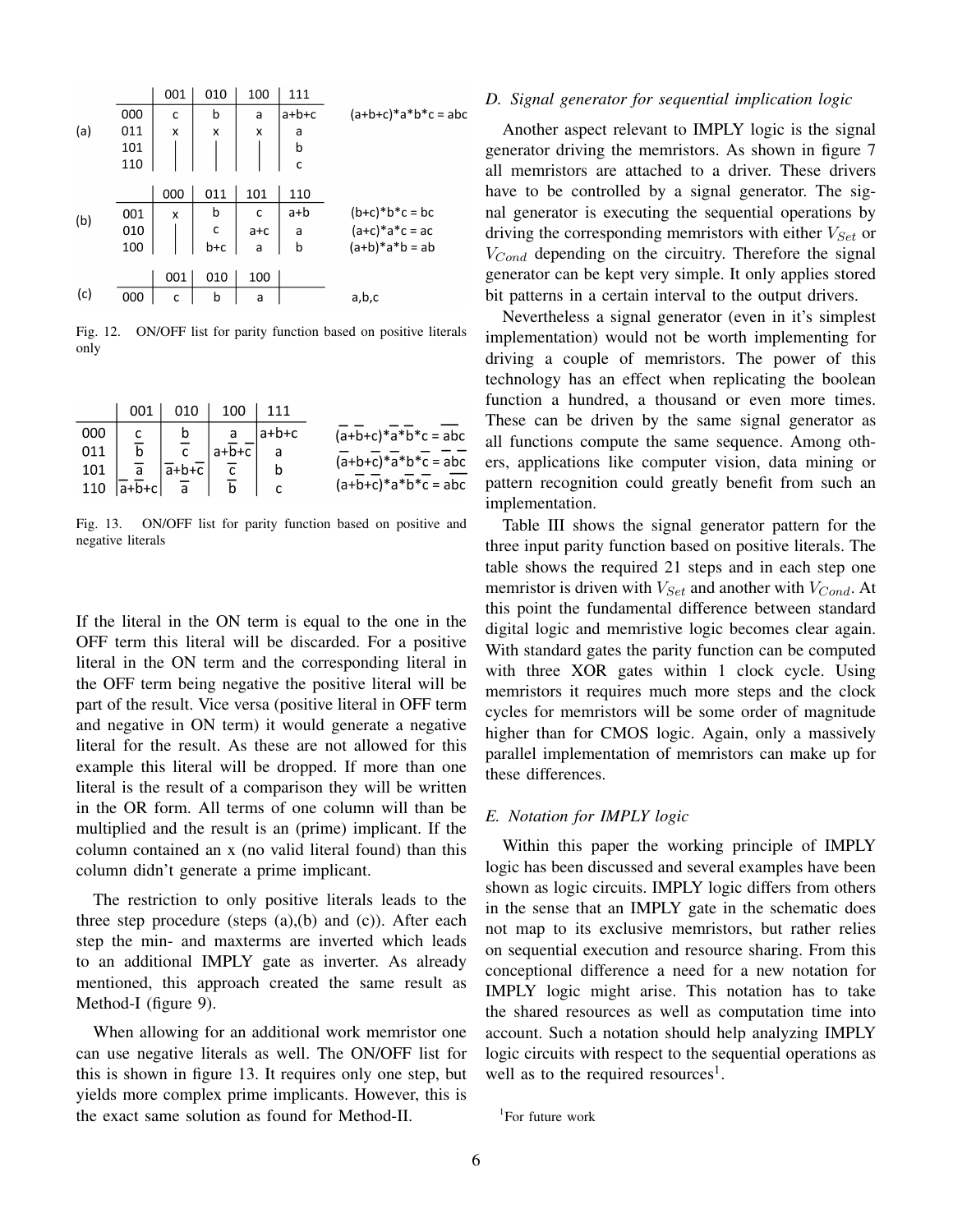|                 | $V_{Set}$               |                         | $V_{Cond}$              |                         |                         |                         |                         |  |
|-----------------|-------------------------|-------------------------|-------------------------|-------------------------|-------------------------|-------------------------|-------------------------|--|
|                 | W1                      | W2                      | $\overline{\text{W1}}$  | $\overline{\text{W2}}$  | A                       | B                       | $\overline{\text{C}}$   |  |
| t1              | 1                       | $\mathbf{0}$            | $\boldsymbol{0}$        | $\boldsymbol{0}$        | $\overline{\mathbf{1}}$ | $\overline{0}$          | $\boldsymbol{0}$        |  |
| $\overline{t2}$ | $\overline{0}$          | $\overline{\mathbf{1}}$ | $\overline{\mathbf{1}}$ | $\boldsymbol{0}$        | $\overline{0}$          | $\overline{0}$          | $\overline{0}$          |  |
| t3              | $\overline{\mathbf{1}}$ | $\mathbf{0}$            | $\boldsymbol{0}$        | $\boldsymbol{0}$        | $\boldsymbol{0}$        | $\overline{\mathbf{1}}$ | $\boldsymbol{0}$        |  |
| t4              | $\overline{0}$          | $\overline{\mathbf{1}}$ | $\overline{\mathbf{1}}$ | $\boldsymbol{0}$        | $\overline{0}$          | $\overline{0}$          | $\overline{0}$          |  |
| $\overline{t}$  | 1                       | $\mathbf{0}$            | $\overline{0}$          | $\boldsymbol{0}$        | $\boldsymbol{0}$        | $\boldsymbol{0}$        | $\overline{\mathbf{1}}$ |  |
| $\overline{16}$ | $\overline{0}$          | $\overline{\mathbf{1}}$ | $\overline{\mathbf{1}}$ | $\overline{0}$          | $\overline{0}$          | $\overline{0}$          | $\overline{0}$          |  |
| t7              | 1                       | $\boldsymbol{0}$        | $\boldsymbol{0}$        | 1                       | $\boldsymbol{0}$        | $\boldsymbol{0}$        | $\boldsymbol{0}$        |  |
| t8              | $\overline{0}$          | $\overline{\mathbf{1}}$ | $\overline{0}$          | $\boldsymbol{0}$        | $\overline{\mathbf{1}}$ | $\overline{0}$          | $\overline{0}$          |  |
| t9              | $\overline{0}$          | $\overline{\mathbf{1}}$ | $\boldsymbol{0}$        | $\overline{0}$          | $\overline{0}$          | $\overline{\mathbf{1}}$ | $\overline{0}$          |  |
| t10             | $\overline{\mathbf{1}}$ | $\mathbf{0}$            | $\boldsymbol{0}$        | $\overline{\mathbf{1}}$ | $\overline{0}$          | $\overline{0}$          | $\boldsymbol{0}$        |  |
| t11             | $\overline{0}$          | $\overline{\mathbf{1}}$ | $\overline{0}$          | $\boldsymbol{0}$        | $\overline{\mathbf{1}}$ | $\boldsymbol{0}$        | $\boldsymbol{0}$        |  |
| t12             | $\overline{0}$          | 1                       | $\overline{0}$          | $\mathbf{0}$            | $\overline{0}$          | $\overline{0}$          | 1                       |  |
| t13             | $\overline{\mathbf{1}}$ | $\boldsymbol{0}$        | $\boldsymbol{0}$        | $\overline{1}$          | $\boldsymbol{0}$        | $\boldsymbol{0}$        | $\overline{0}$          |  |
| t14             | $\overline{0}$          | $\overline{\mathbf{1}}$ | $\boldsymbol{0}$        | $\boldsymbol{0}$        | $\boldsymbol{0}$        | $\overline{\mathbf{1}}$ | $\boldsymbol{0}$        |  |
| t15             | $\overline{0}$          | $\overline{\mathbf{1}}$ | $\overline{0}$          | $\boldsymbol{0}$        | $\boldsymbol{0}$        | $\boldsymbol{0}$        | $\overline{\mathbf{1}}$ |  |
| t16             | 1                       | $\mathbf{0}$            | $\overline{0}$          | $\overline{\mathbf{1}}$ | $\overline{0}$          | $\overline{0}$          | $\boldsymbol{0}$        |  |
| t17             | $\overline{0}$          | $\overline{\mathbf{1}}$ | $\overline{\mathbf{1}}$ | $\boldsymbol{0}$        | $\boldsymbol{0}$        | $\boldsymbol{0}$        | $\boldsymbol{0}$        |  |
| t18             | 1                       | $\mathbf{0}$            | $\boldsymbol{0}$        | $\boldsymbol{0}$        | 1                       | $\theta$                | $\overline{0}$          |  |
| t19             | $\overline{\mathbf{1}}$ | $\mathbf{0}$            | $\boldsymbol{0}$        | $\boldsymbol{0}$        | $\overline{0}$          | 1                       | $\overline{0}$          |  |
| t20             | $\overline{\mathbf{1}}$ | $\boldsymbol{0}$        | $\overline{0}$          | $\boldsymbol{0}$        | $\boldsymbol{0}$        | $\boldsymbol{0}$        | $\overline{\mathbf{1}}$ |  |
| t21             | $\overline{0}$          | $\overline{\mathbf{1}}$ | $\overline{\mathbf{1}}$ | $\overline{0}$          | $\boldsymbol{0}$        | $\overline{0}$          | $\boldsymbol{0}$        |  |

TABLE III PULSE TIMING FOR MEMRISTIVE 3-INPUT PARITY FUNCTION (FIGURE 9)

### V. RELATED WORK

A solid discussion of different synthesis procedures and the required number of memristors and computation step was done by Lehtonen [6]. The following paragraph will briefly summarize his ideas and results.

Contrary to [7] were it was argued that all boolean functions can be computed by using two working memristors only, [6] was actually demonstrating the trade-off between computation time and memristor count. Both, SOP and POS like methods, have been discussed and was compared at the three input parity function. By keeping the number of memristors to a minimum, both methods do not differ much in performance. Significant improvements were achieved with two different approaches.

The first one is to have complementary inputs. This means that for every input signal two memristors are required holding the complementary information. This doubles the number of input memristors, but avoids computation time for inverting signals. This approach alone can, depending on the boolean function, gain some improvement. However, in combination with the next method the best results could be achieved.

This approach was called Multi-Input Implication. When looking at the physical implementation of the memristors together with resistor  $R_G$  (see figure 5) one



Fig. 14. Multi Input Implication - (a) both input memristors open, working memristor can switch; (b) one input memristor open, one closed. Working memristor cannot switch

can extend this to having multiple input memristors connected to this line. In case the working memristor is in the logical state '0' (high resistance), it switches to logical '1' if the input memristor is in state '0' and stays in the same state if the input is logic '1' (low resistance). Now one can think of driving the working memristor with  $V_{Set}$  and multiple input memristors with  $V_{Cond}$ . If all inputs are logic '0' (high resistance) this does not affect the voltage level over  $R_G$  and the working memristor can switch. If one or more input memristors are logic '1' the voltage level over  $R_G$  is nearly  $V_{Cond}$ and prevents the working memristor from switching. This approach maps well to OR logic as the working memristor switches if at least one input is '1' and stays '0' if and only if all inputs are '0'. (This consideration neglected the detailed discussion of the voltage drop over  $R_G$  induced by each input memristor. As parallel driven resistors/memristors will result in an overall lower resistance this would affect the ratio between memristors and  $R_G$ . But this is a design choice to make and depends on the memristor technology used)

#### VI. FUTURE WORK

All methods presented in this paper are based on standard logic optimization tools for SOP and POS. In [2] it was argued that simply replacing NAND and OR gates with IMPLY gates might not result in the optimal solution. A DAG based optimization routine has been presented by them to address this issue.

As Lehtonen and Laiho covered most standard optimization methods for memristive logic future work